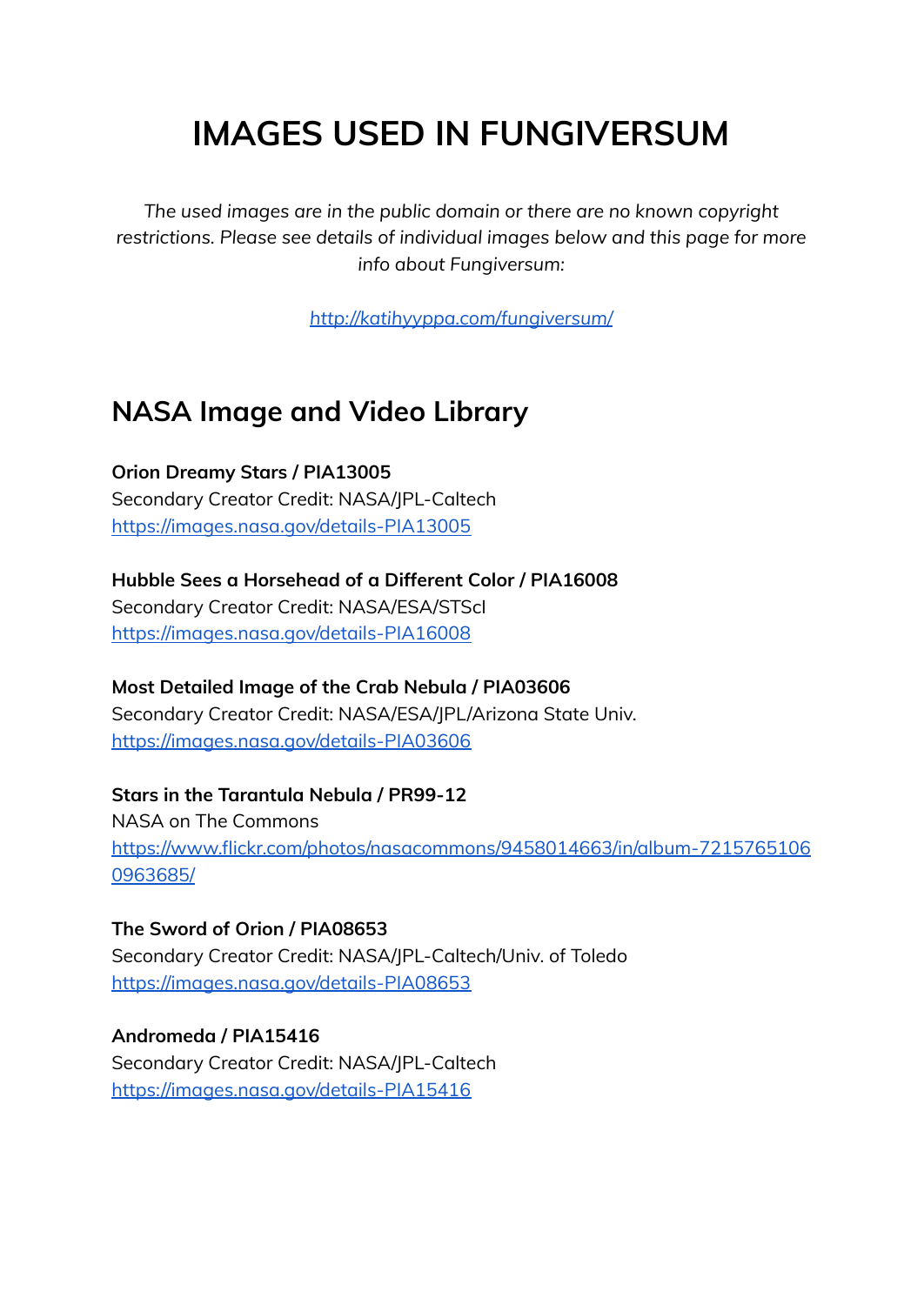## **Biodiversity Heritage Library**

## *Images downloaded via Flickr*

## **Deutschlands flora in abbildungen nach der natur (1798-1862) / n172\_w1150**

<https://www.biodiversitylibrary.org/page/43574951#page/173/mode/1up> [https://www.flickr.com/photos/biodivlibrary/51265817967/in/album-7215771946](https://www.flickr.com/photos/biodivlibrary/51265817967/in/album-72157719460142932/) [0142932/](https://www.flickr.com/photos/biodivlibrary/51265817967/in/album-72157719460142932/)

## **Das System der Pilze und Schwämme (1817) / n54\_w1150**

<https://www.biodiversitylibrary.org/page/48932711#page/55/mode/1up> [https://www.flickr.com/photos/biodivlibrary/51020315547/in/album-7215771858](https://www.flickr.com/photos/biodivlibrary/51020315547/in/album-72157718587484702/) [7484702/](https://www.flickr.com/photos/biodivlibrary/51020315547/in/album-72157718587484702/)

### **Fungorum Nieskiensium Icones Pars V (1805-1816) / n178\_w1150**

<https://www.biodiversitylibrary.org/page/55609918#page/179/mode/1up> [https://www.flickr.com/photos/biodivlibrary/50887412106/in/album-7215771808](https://www.flickr.com/photos/biodivlibrary/50887412106/in/album-72157718084302007/) [4302007/](https://www.flickr.com/photos/biodivlibrary/50887412106/in/album-72157718084302007/)

## **Report of the state botanist on edible Fungi of New York (1895-99) / n104\_w1150**

[https://www.flickr.com/photos/biodivlibrary/50228103098/in/album-7215771549](https://www.flickr.com/photos/biodivlibrary/50228103098/in/album-72157715496409308/) [6409308/](https://www.flickr.com/photos/biodivlibrary/50228103098/in/album-72157715496409308/)

[https://www.flickr.com/photos/biodivlibrary/50228103098/in/album-7215771549](https://www.flickr.com/photos/biodivlibrary/50228103098/in/album-72157715496409308/) [6409308/](https://www.flickr.com/photos/biodivlibrary/50228103098/in/album-72157715496409308/)

## **Flora Londinensis, or, Plates and descriptions of such plants as grow wild in the environs of London (1777) / n284\_w1150**

<https://www.biodiversitylibrary.org/page/40967497#page/285/mode/1up> [https://www.flickr.com/photos/biodivlibrary/50022774683/in/album-7215771478](https://www.flickr.com/photos/biodivlibrary/50022774683/in/album-72157714781399536/) [1399536/](https://www.flickr.com/photos/biodivlibrary/50022774683/in/album-72157714781399536/)

## **Herbier de la France: Collection complète des plantes indigènes de ce royaume avec leurs propriétés, et leurs usages en médecine, plates 241-288 (1780-93)**

#### **n24\_w1150**

<https://www.biodiversitylibrary.org/page/4340900#page/25/mode/1up> [https://www.flickr.com/photos/biodivlibrary/49874304606/in/album-7215771423](https://www.flickr.com/photos/biodivlibrary/49874304606/in/album-72157714233598027/) [3598027/](https://www.flickr.com/photos/biodivlibrary/49874304606/in/album-72157714233598027/)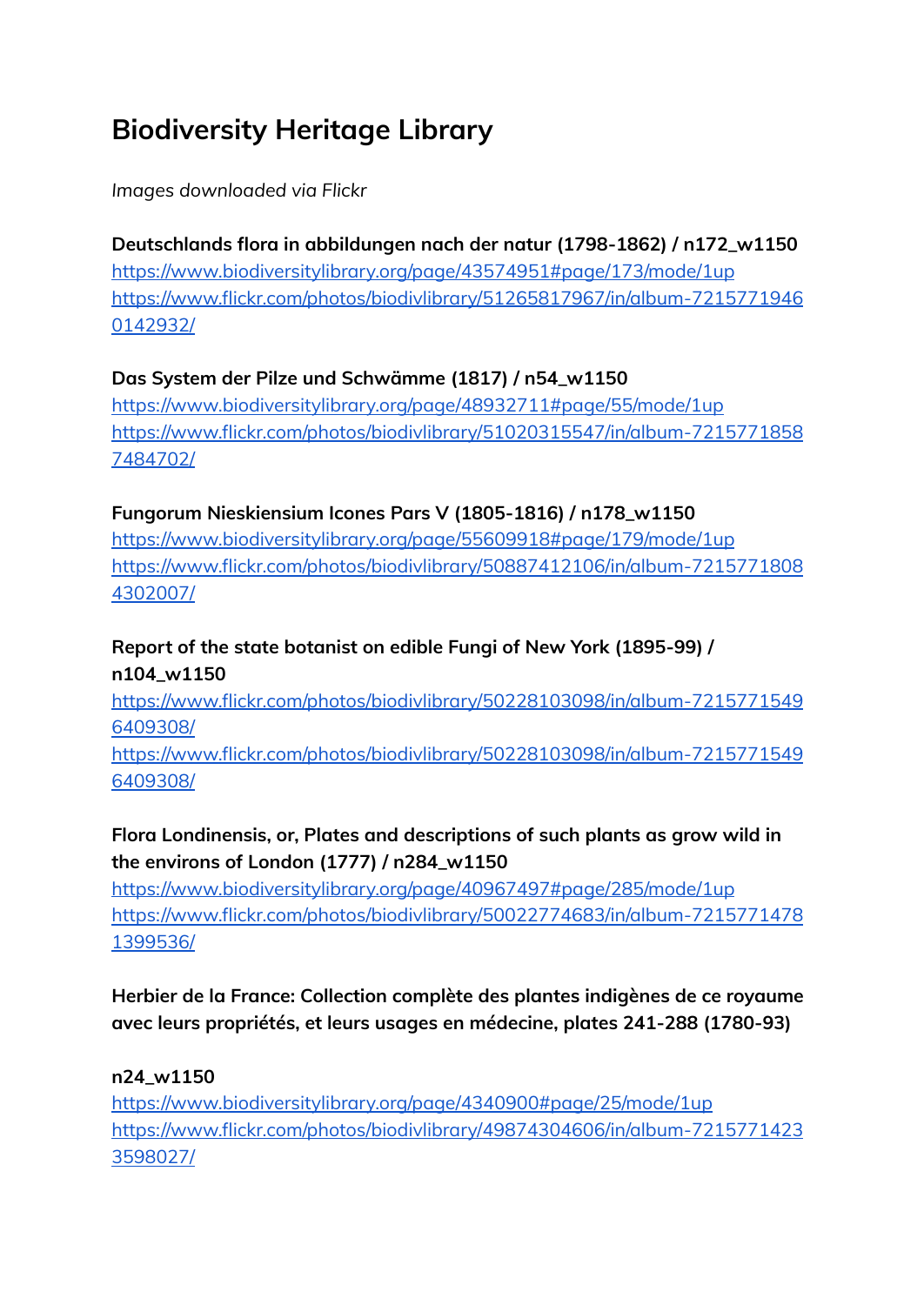#### **n16\_w1150**

<https://www.biodiversitylibrary.org/page/4340892#page/17/mode/1up> [https://www.flickr.com/photos/biodivlibrary/49874613022/in/album-7215771423](https://www.flickr.com/photos/biodivlibrary/49874613022/in/album-72157714233598027/) [3598027/](https://www.flickr.com/photos/biodivlibrary/49874613022/in/album-72157714233598027/)

#### **n64\_w1150**

<https://www.biodiversitylibrary.org/page/4340954#page/65/mode/1up> [https://www.flickr.com/photos/biodivlibrary/49873780618/in/album-7215771423](https://www.flickr.com/photos/biodivlibrary/49873780618/in/album-72157714233598027/) [3598027/](https://www.flickr.com/photos/biodivlibrary/49873780618/in/album-72157714233598027/)

**Giftpflanzen-Buch, oder, Allgemeine und besondere Naturgeschichte sämtlicher inländischer sowie der wichtigsten ausländischen phanerorganischen und cryptorganischen Giftgewächse (1845)**

#### **n140\_w1150**

<https://www.biodiversitylibrary.org/page/58684538#page/141/mode/1up> [https://www.flickr.com/photos/biodivlibrary/49865892438/in/album-7215771420](https://www.flickr.com/photos/biodivlibrary/49865892438/in/album-72157714205144347/) [5144347/](https://www.flickr.com/photos/biodivlibrary/49865892438/in/album-72157714205144347/)

#### **n134\_w1150**

<https://www.biodiversitylibrary.org/page/58684532#page/135/mode/1up> [https://www.flickr.com/photos/biodivlibrary/49866426476/in/album-7215771420](https://www.flickr.com/photos/biodivlibrary/49866426476/in/album-72157714205144347/) [5144347/](https://www.flickr.com/photos/biodivlibrary/49866426476/in/album-72157714205144347/)

## **Die essbaren schwämme des Oesterreichischen Kaiserstaates (1809) / n348\_w1150**

<https://www.biodiversitylibrary.org/page/3900619#page/349/mode/1up> [https://www.flickr.com/photos/biodivlibrary/9260244363/in/album-72157634589](https://www.flickr.com/photos/biodivlibrary/9260244363/in/album-72157634589287789/) [287789/](https://www.flickr.com/photos/biodivlibrary/9260244363/in/album-72157634589287789/)

**I funghi mangerecci e velenosi dell'Europa media, con speciale riguardo a quelli che crescono nel Trentino (1906)**

#### **n390\_w1150**

<https://www.biodiversitylibrary.org/page/3901051#page/391/mode/1up> [https://www.flickr.com/photos/biodivlibrary/8573807633/in/album-72157633040](https://www.flickr.com/photos/biodivlibrary/8573807633/in/album-72157633040252389/) [252389/](https://www.flickr.com/photos/biodivlibrary/8573807633/in/album-72157633040252389/)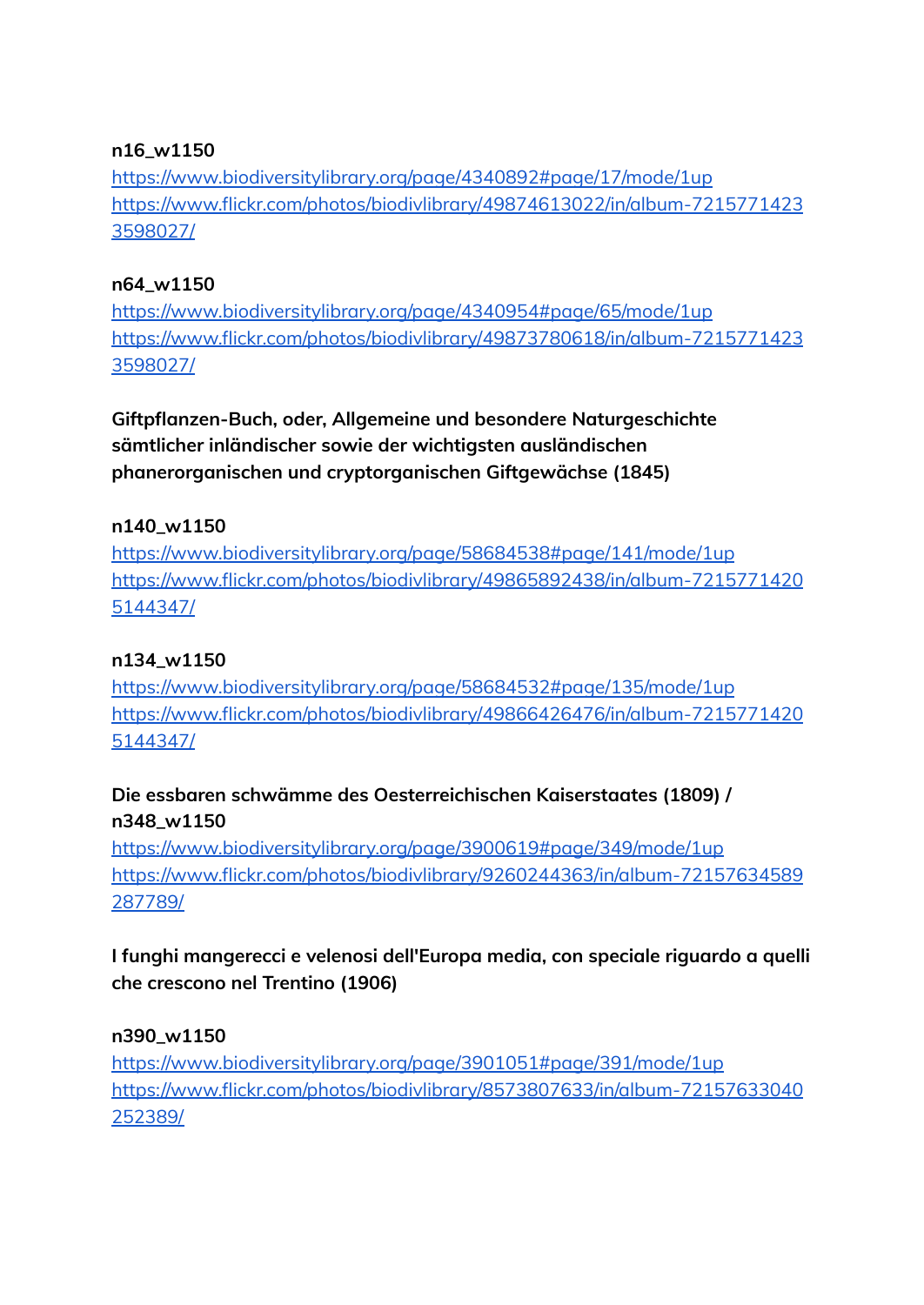#### **n370\_w1150**

<https://www.biodiversitylibrary.org/page/3901031#page/371/mode/1up> [https://www.flickr.com/photos/biodivlibrary/8574898388/in/album-72157633040](https://www.flickr.com/photos/biodivlibrary/8574898388/in/album-72157633040252389/) [252389/](https://www.flickr.com/photos/biodivlibrary/8574898388/in/album-72157633040252389/)

#### **n298\_w1150**

<https://www.biodiversitylibrary.org/page/3900959#page/299/mode/1up> [https://www.flickr.com/photos/biodivlibrary/8573792519/in/album-72157633040](https://www.flickr.com/photos/biodivlibrary/8573792519/in/album-72157633040252389/) [252389/](https://www.flickr.com/photos/biodivlibrary/8573792519/in/album-72157633040252389/)

## **Führer für Pilzfreunde: Die am häufigsten vorkommenden essbaren, verdächtigen und giftigen Pilze (1896) / n88\_w1150**

<https://www.biodiversitylibrary.org/page/1266151#page/89/mode/1up> [https://www.flickr.com/photos/biodivlibrary/8510515768/in/album-72157632865](https://www.flickr.com/photos/biodivlibrary/8510515768/in/album-72157632865665228/) [665228/](https://www.flickr.com/photos/biodivlibrary/8510515768/in/album-72157632865665228/)

## **Fungi austriaci delectu singulari iconibus XL observationibusque - Oesterreichs Schwämme in einer Auswahl durch vierzig Abbildungen und Beobachtungen (1830) / n238\_w1150**

<https://www.biodiversitylibrary.org/page/2908877#page/239/mode/1up> [https://www.flickr.com/photos/biodivlibrary/8494532171/in/album-72157632819](https://www.flickr.com/photos/biodivlibrary/8494532171/in/album-72157632819000335/) [000335/](https://www.flickr.com/photos/biodivlibrary/8494532171/in/album-72157632819000335/)

## **Illustrations of British Fungi (Hymenomycetes), to serve as an atlas to the "Handbook of British Fungi" (1881-91) / n38\_w1150**

<https://www.biodiversitylibrary.org/page/23281011#page/39/mode/1up> [https://www.flickr.com/photos/biodivlibrary/8163859887/in/album-72157631952](https://www.flickr.com/photos/biodivlibrary/8163859887/in/album-72157631952797036/) [797036/](https://www.flickr.com/photos/biodivlibrary/8163859887/in/album-72157631952797036/)

## **Atlas des champignons comestibles et vénéneux (1891)**

## **n180\_w1150**

<https://www.biodiversitylibrary.org/page/3270617#page/181/mode/1up> [https://www.flickr.com/photos/biodivlibrary/6358023939/in/album-72157628037](https://www.flickr.com/photos/biodivlibrary/6358023939/in/album-72157628037086347/) [086347/](https://www.flickr.com/photos/biodivlibrary/6358023939/in/album-72157628037086347/)

## **n224\_w1150**

<https://www.biodiversitylibrary.org/page/3270858#page/225/mode/1up> [https://www.flickr.com/photos/biodivlibrary/6358029603/in/album-72157628037](https://www.flickr.com/photos/biodivlibrary/6358029603/in/album-72157628037086347/) [086347/](https://www.flickr.com/photos/biodivlibrary/6358029603/in/album-72157628037086347/)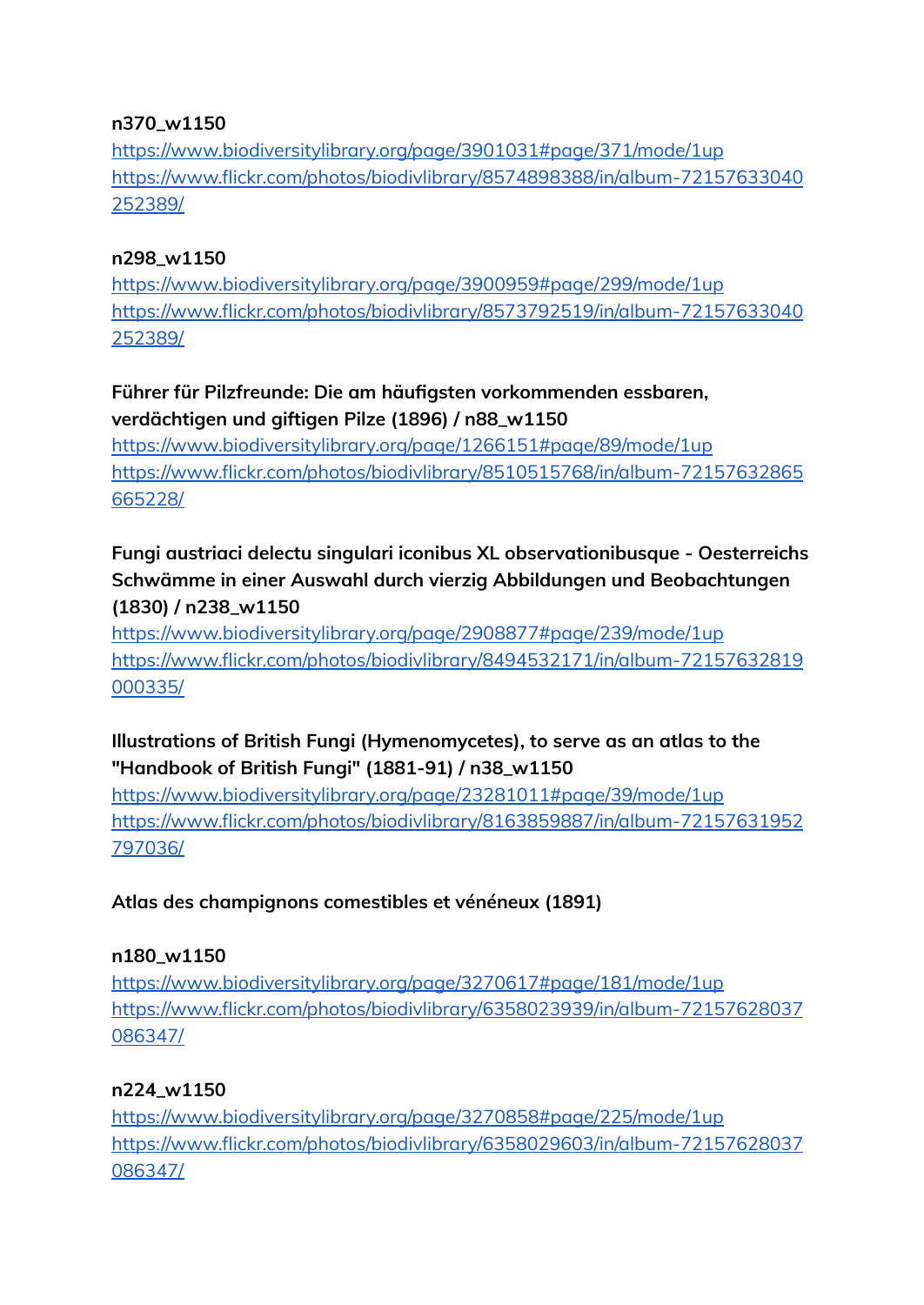## **Lichenes Americani: quos partim in Flora Indiae Occidentalis descripsit, partim e regionibus diversis Americae obtinuit (1811)**

#### **n68\_w1150**

<https://www.biodiversitylibrary.org/page/3467187#page/69/mode/1up> [https://www.flickr.com/photos/biodivlibrary/6266363145/in/album-72157627945](https://www.flickr.com/photos/biodivlibrary/6266363145/in/album-72157627945287840/) [287840/](https://www.flickr.com/photos/biodivlibrary/6266363145/in/album-72157627945287840/)

### **n66\_w1150**

<https://www.biodiversitylibrary.org/page/3467185#page/67/mode/1up> [https://www.flickr.com/photos/biodivlibrary/6266362933/in/album-72157627945](https://www.flickr.com/photos/biodivlibrary/6266362933/in/album-72157627945287840/) [287840/](https://www.flickr.com/photos/biodivlibrary/6266362933/in/album-72157627945287840/)

**Fungorum qui in Bavaria et Palatinatu circa Ratisbonam nascuntur icones, nativis coloribus expressae (1800)**

### **n204\_w1150**

<https://www.biodiversitylibrary.org/page/3891917#page/205/mode/1up> [https://www.flickr.com/photos/biodivlibrary/6256904251/in/album-72157627922](https://www.flickr.com/photos/biodivlibrary/6256904251/in/album-72157627922543546/) [543546/](https://www.flickr.com/photos/biodivlibrary/6256904251/in/album-72157627922543546/)

#### **n201\_w1150**

<https://www.biodiversitylibrary.org/page/3891914#page/202/mode/1up> [https://www.flickr.com/photos/biodivlibrary/6256903621/in/album-72157627922](https://www.flickr.com/photos/biodivlibrary/6256903621/in/album-72157627922543546/) [543546/](https://www.flickr.com/photos/biodivlibrary/6256903621/in/album-72157627922543546/)

## **Histoire naturelle des champignons comestibles et vénéneux (1883)**

#### **n442\_w1150**

<https://www.biodiversitylibrary.org/page/3274397#page/443/mode/1up> [https://www.flickr.com/photos/biodivlibrary/5974689109/in/album-72157627154](https://www.flickr.com/photos/biodivlibrary/5974689109/in/album-72157627154848857/) [848857/](https://www.flickr.com/photos/biodivlibrary/5974689109/in/album-72157627154848857/)

#### **n408\_w1150**

<https://www.biodiversitylibrary.org/page/3274311#page/409/mode/1up> [https://www.flickr.com/photos/biodivlibrary/5974682149/in/album-72157627154](https://www.flickr.com/photos/biodivlibrary/5974682149/in/album-72157627154848857/) [848857/](https://www.flickr.com/photos/biodivlibrary/5974682149/in/album-72157627154848857/)